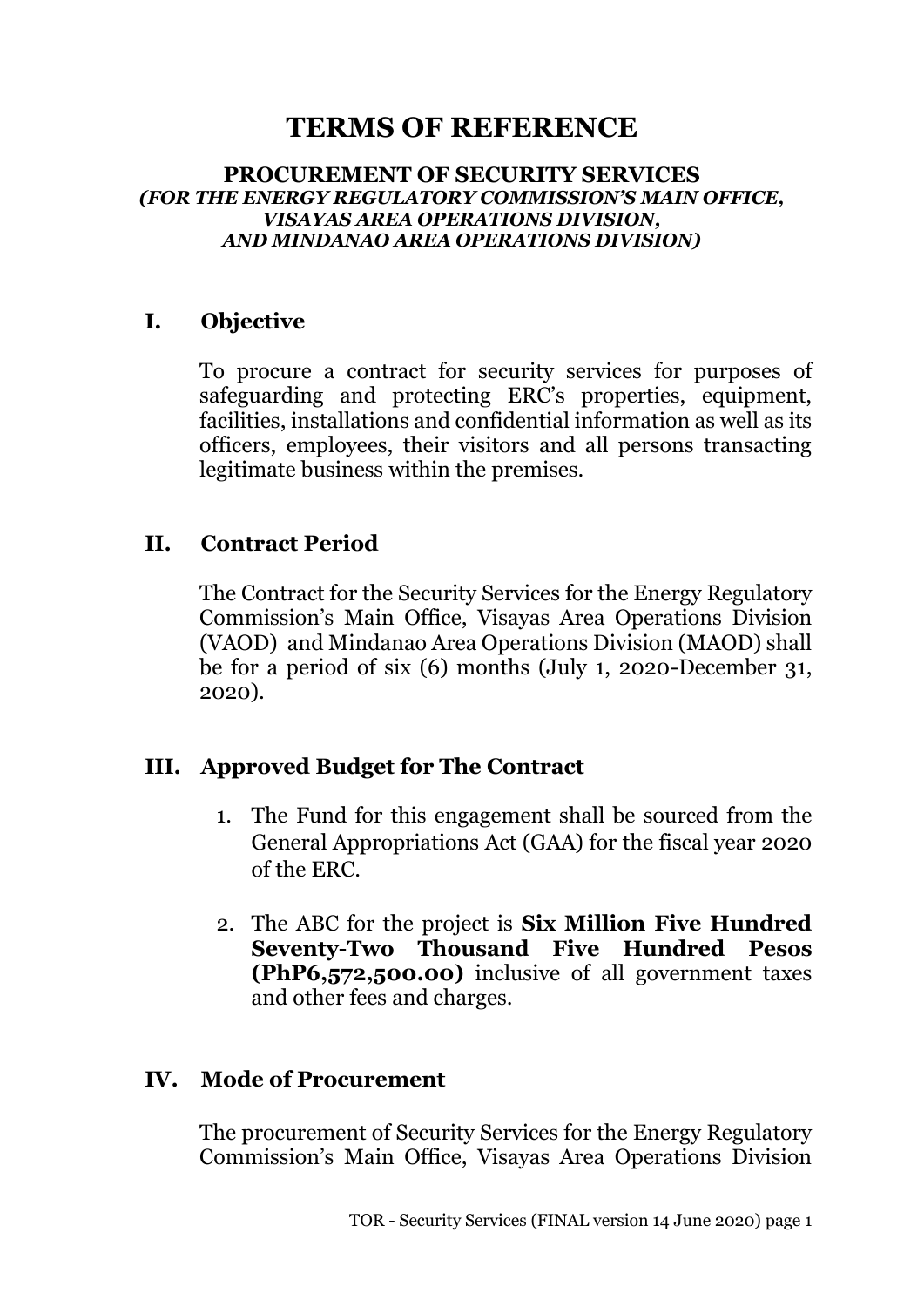(VAOD) & Mindanao Area Operations Division (MAOD) shall be undertaken through Competitive Bidding pursuant to RA No. 9184 and its 2016 Revised IRR.

### **V. Scope of the Project**

The prospective bidders shall bid and provide security services for the Energy Regulatory Commission Offices (*Main, VAOD and MAOD*), with details as follows:

1. To provide twenty-five (25) Security Guards, including one supervisor, who shall inspect, monitor, secure and guard the offices of ERC (*Main, VAOD and MAOD*) by rotation, 24 hours a day from Monday to Sunday.

| No. of<br><b>Security</b><br>Guard | Location                                           |
|------------------------------------|----------------------------------------------------|
| 21                                 | <b>ERC Main Office</b>                             |
|                                    | Pacific Center Building,                           |
|                                    | 33 San Miguel Avenue, Ortigas Center               |
|                                    | Pasig City                                         |
| $\overline{2}$                     | <b>ERC Visayas Area Operations Division (VAOD)</b> |
|                                    | St. Mary's Drive Banilad, Cebu City                |
| 2                                  | <b>ERC Mindanao Area Operations Service (MAOD)</b> |
|                                    | Mintrade Bldg. Monteverde Ave Corner Sales St.     |
|                                    | Davao City                                         |

2. To perform the following:

2.1 Guard and protect ERC properties from theft, arson, pilferage, trespassers, robbery, destruction and other unlawful acts committed by any person as well as maintain peace and order within ERC premises.

 2.2 Protect ERC officials, employees, visitors and guests from assault, harassment, threat or intimidation, and other criminal acts, and to enforce and implement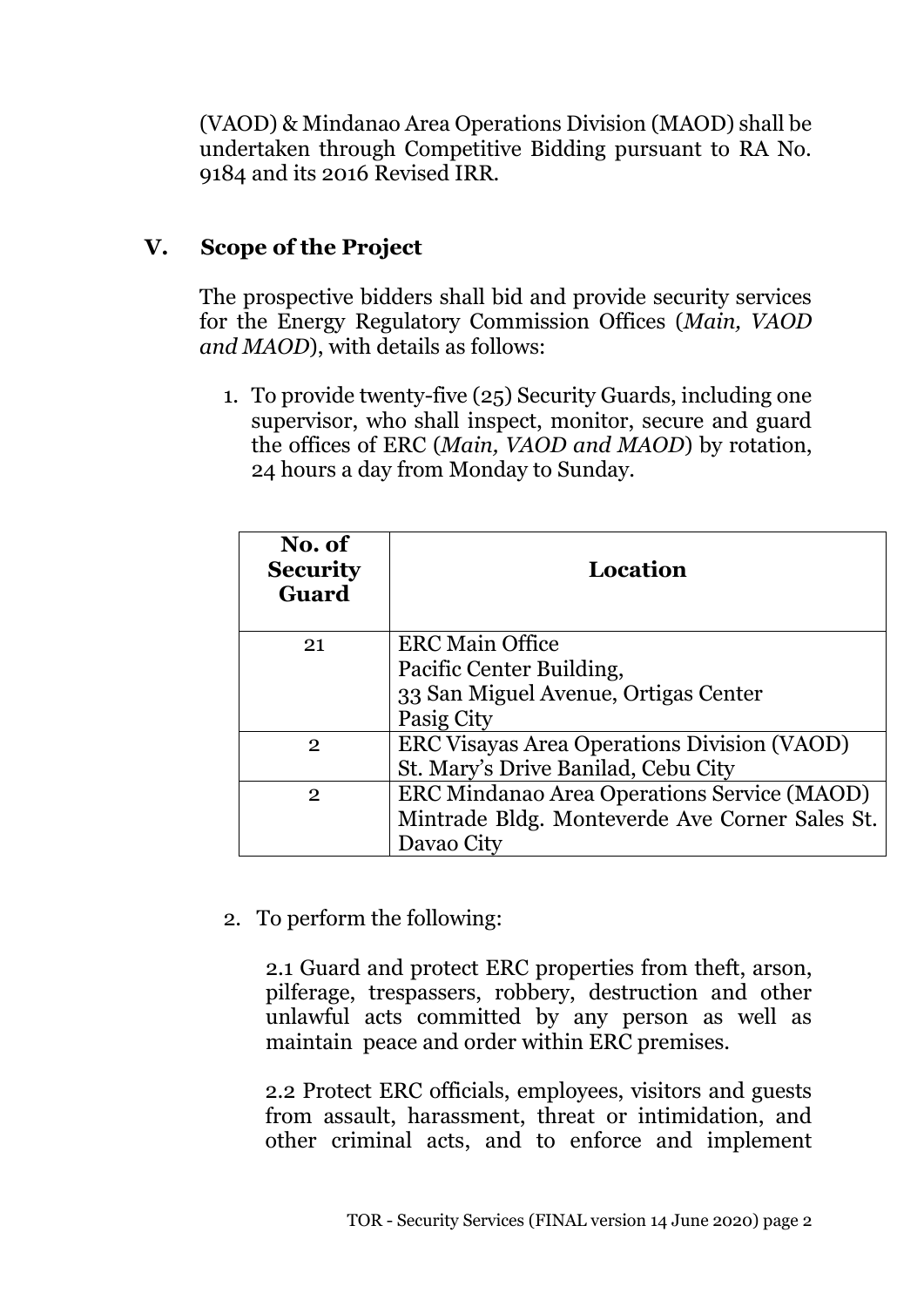security and safety rules and regulations within ERC premises.

2.3 Conduct inspection of all bags and baggage carried by people coming in and out of the ERC premises.

2.4 Conduct random physical inspection of people coming in and out of the premises, as warranted.

2.5 Conduct thermal scanning of people coming in the premises.

2.6 Twenty (20) security guards will be hired at day shift and five (5) guards at night shift.

> For day shift (12 hours duty) – 20 guards For night shift (12 hours duty)-5 guards

## **VI. Minimum Track Record**

The ERC desires a security Contractor who has completed, within the last five (5) years from the date of submission and receipt of bids, a single largest contract that is similar to the Contract to be bid. A similar contract must be a security contract the value of which must be at least fifty percent (50%) of the Approved Budget for the Contract (ABC).

### **VII. Obligations and Responsibilities**

1. The Contractor shall:

1.1 Provide and operate efficient security plans and services in accordance with the standards prescribed by the ERC and the applicable laws, rules and regulations;

1.2 Provide ERC with specified number of qualified, competent, uniformed and armed guards who possess the following qualifications:

a. Must be Filipino citizen;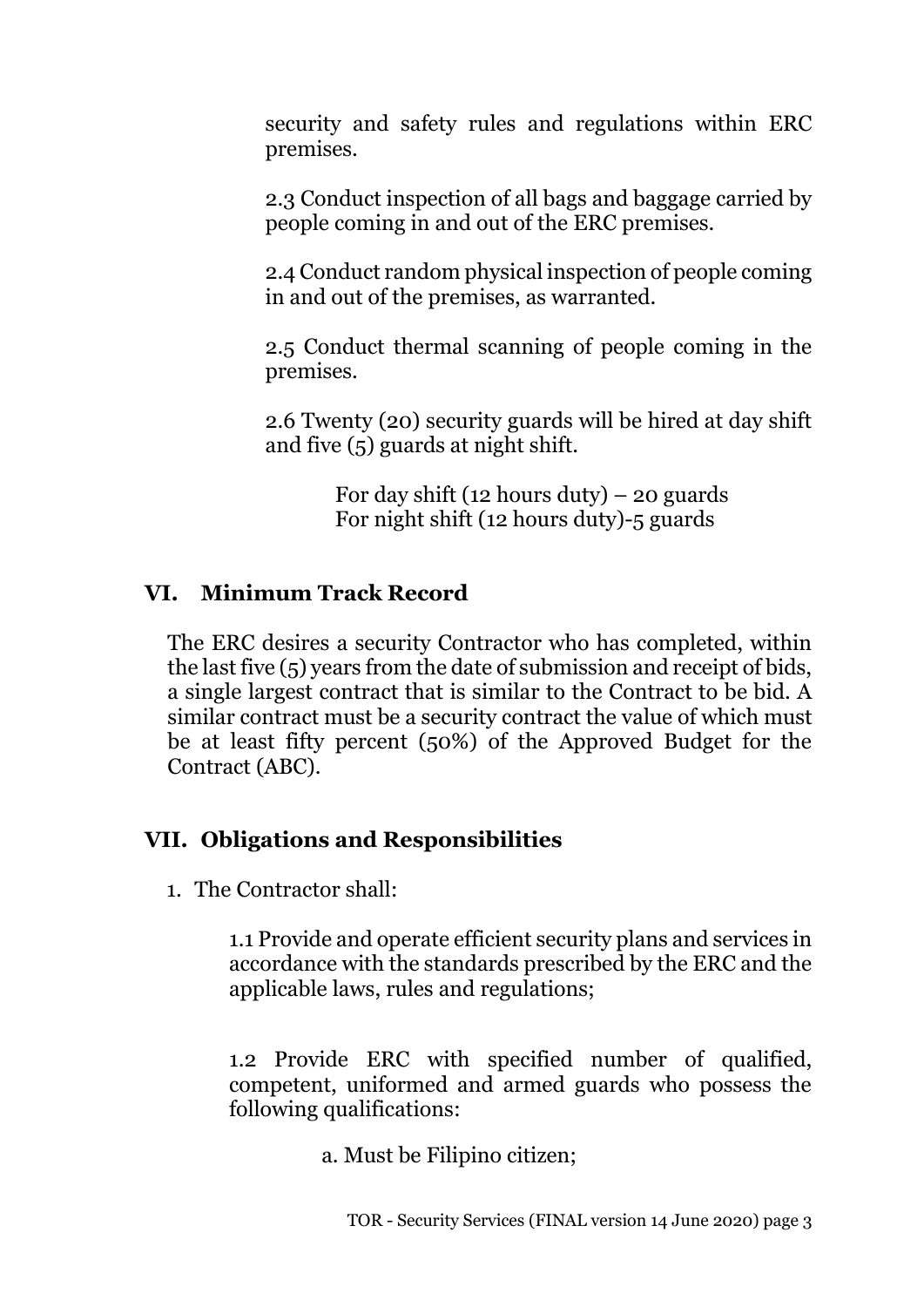b. The guards must be at least 2nd year college or should have earned 72 units in college. The security guards should also have 3 years relevant experience as guards;

c. Must be physically and mentally fit and not less than 21 or more than 45 years of age;

d. Must have passed and undergone regular security service training within the last 6 months, psychological evaluation test, neuro-psychiatric examination, polygraph integrity profile and drug test;

e. Must be of good moral character, courteous, alert and without any pending criminal case filed in court or any police record involving criminal acts;

f. Must be duly licensed and properly screened and cleared by PNP, NBI, and other government offices issuing clearances for employment.

1.3 Provide and maintain the required security service equipment, mobile units, and communications units and gears in ready and operational condition.

1.4 Provide registered firearms, nightsticks, and other paraphernalia, such as flashlights and hand-cuffs among others, to its employees. For this purpose, it shall submit to ERC a list of firearms with the corresponding license numbers assigned to its employees.

1.5 Provide Personal Protective Equipment (PPE) to its employees, without any additional cost to the ERC.

1.6 Ensure that it is able to respond to situations that require immediate assistance, in any form, to its employees during national emergency situations, without any additional cost to the ERC.

1.7 Any one of the deployed security guards shall have appropriate trainings on any two (2) of the following:

a. Crowd Control Management;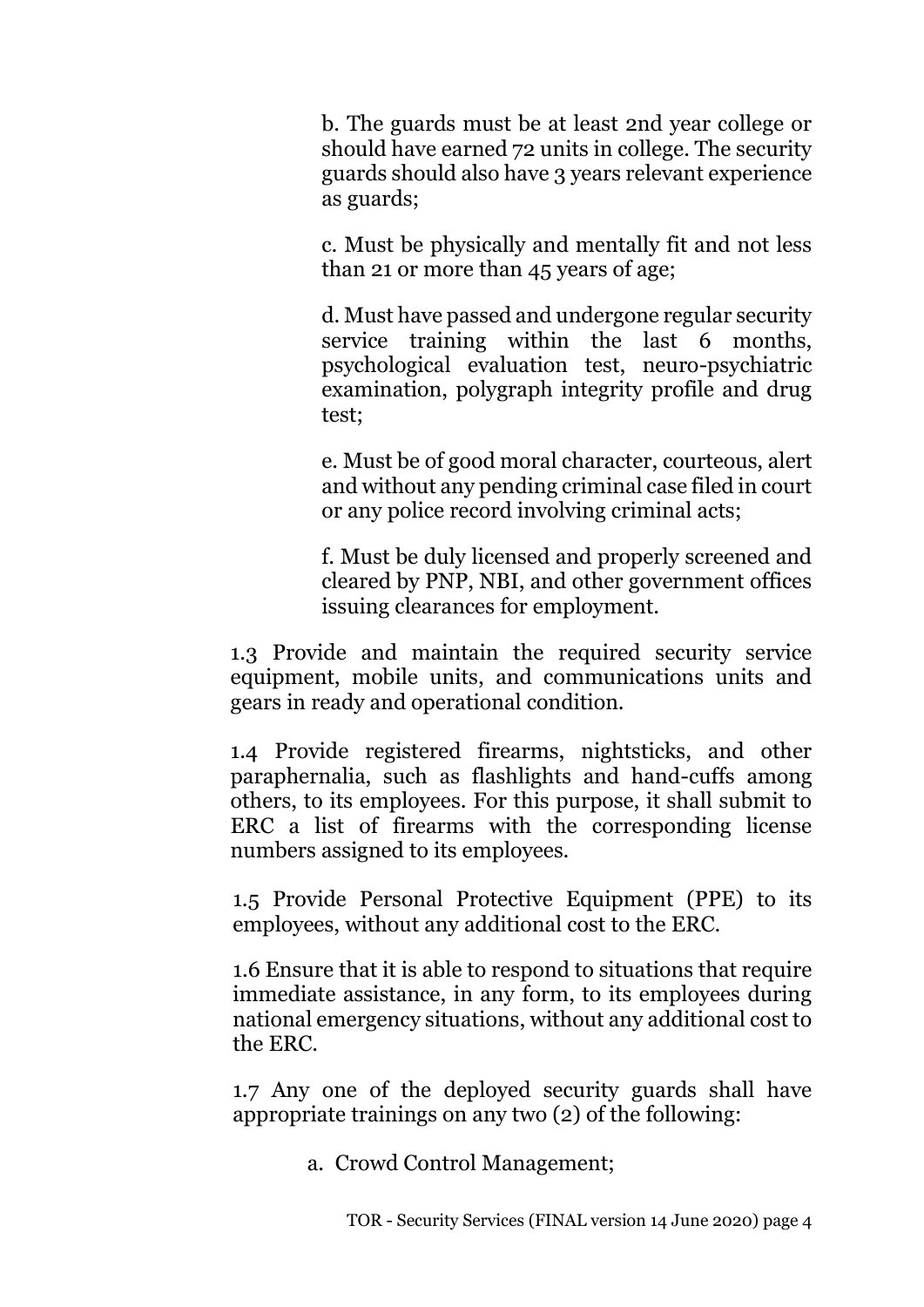- b. Bomb Awareness and Management;
- c. Intelligence and Investigation; and
- d. Basic First Aid.
- 1.8 Provide, at no expense to ERC, security training programs for all security guards to be deployed such as, but not limited to, the following:
	- a. Recognition of characteristics and behavioral patterns of persons who are likely to threaten security,
	- b. Techniques used to circumvent security measures,
	- c. Crowd management and control techniques,
	- d. Security-related communications,
	- e. Inspection, control and monitoring techniques,
	- f. Basic Intelligence and Investigation Course, and report writing,

1.9 Comply with all laws, rules, and regulations, as well as other social legislations in favor of its security guards.

1.10 Employ security guards, with appropriate training on Customer Relations.

1.11 Provide a Supervisor who shall oversee security operations at the expense or overhead of the security services contractor.

1.12 Submit to the ERC daily reports in accordance with the form prescribed by ERC at Five o'clock in the afternoon (5:00 P.M.). Unusual incidents, such as those involving danger to life or property, injuries, altercations or disturbances, theft, and violations of ERC rules and policies, shall be reported immediately, but not later than two (2) hours from the discovery of the said incident.

1.13 Prepare and maintain a log book that should be made available for inspection at any time. A certified true copy thereof should be submitted within twenty-four (24) hours, upon the request of ERC.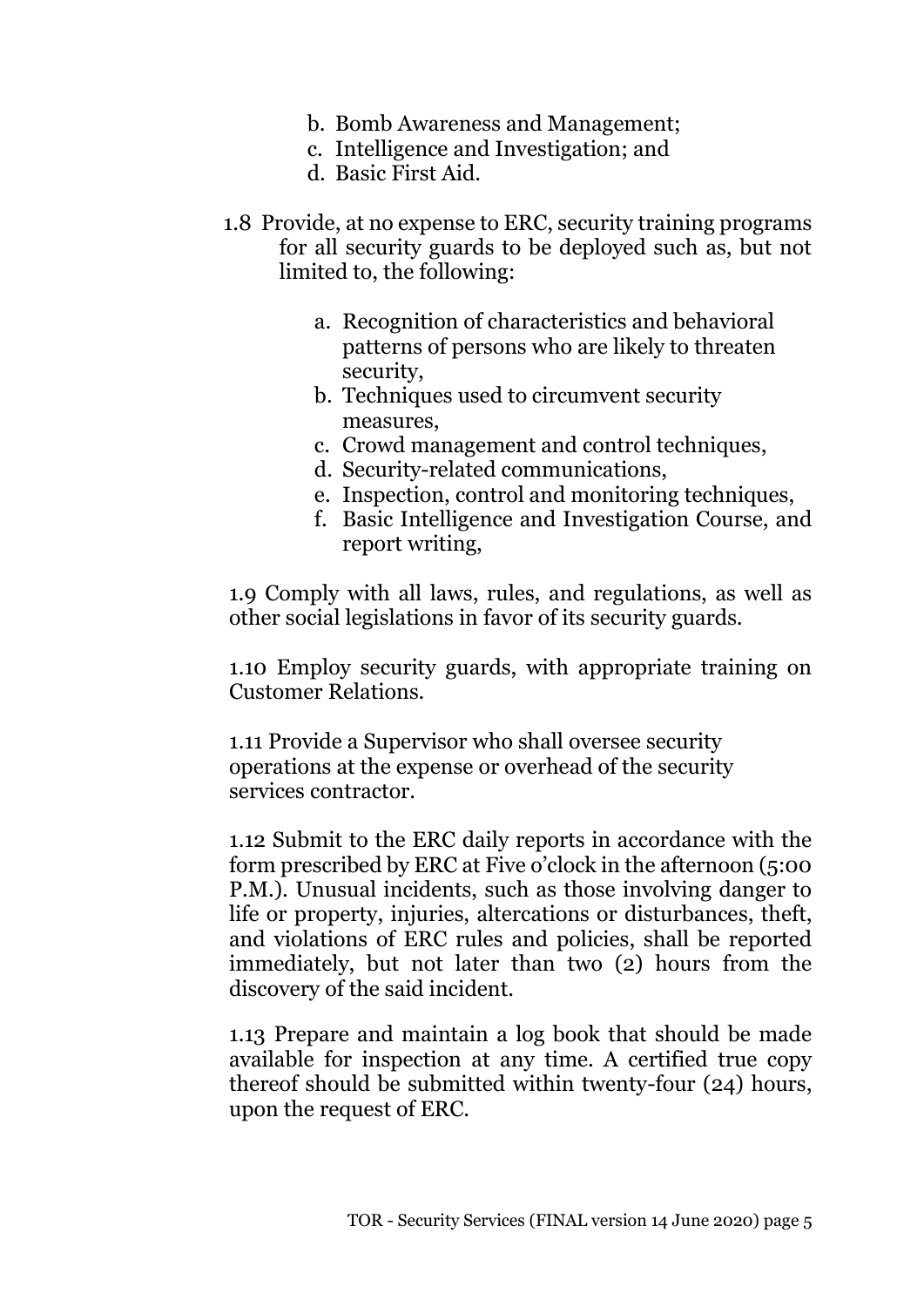1.14 Assume liability for any or all losses and damages for destructions to property or death/injuries sustained by the ERC, its employees, and guests, which are directly attributable to the negligence, fault, laxity, unlawful act or misconduct of the Contractor or any of its officers or security guards.

1.15 Provide insurance coverage or pay for life insurance premium for its security guards.

1.16 Comply with the reportorial requirements prescribed by ERC relative to the contractual obligations under the Contract.

1.17 Comply with all other applicable laws, rules, and regulations.

2. The ERC shall:

2.1 Allocate the total amount of **Six Million Five Hundred Seventy-Two Thousand Five Hundred Pesos (PhP6,572,500.00),** inclusive of all government taxes and other fees and charges, as the Approved Budget for the Contract (ABC) to cover the payment of the services rendered by the security personnel deployed thereat by the winning Contractor.

2.2 Pay the winning Contractor the Monthly Billing Rates stipulated in said Contract, subject to existing government auditing and accounting rules and regulations, for and in consideration of the services rendered by security personnel deployed by the winning Contractor and upon presentation of its semi-monthly personnel payment and affidavit or sworn certification that it has paid the salaries and benefits of its personnel for the period covered, per submitted payroll, and remitted the corresponding premiums to Pag-IBIG, SSS, PhilHealth, ECC, etc.

### **VIII.Rights of Contractor and ERC**

1. The Contractor shall: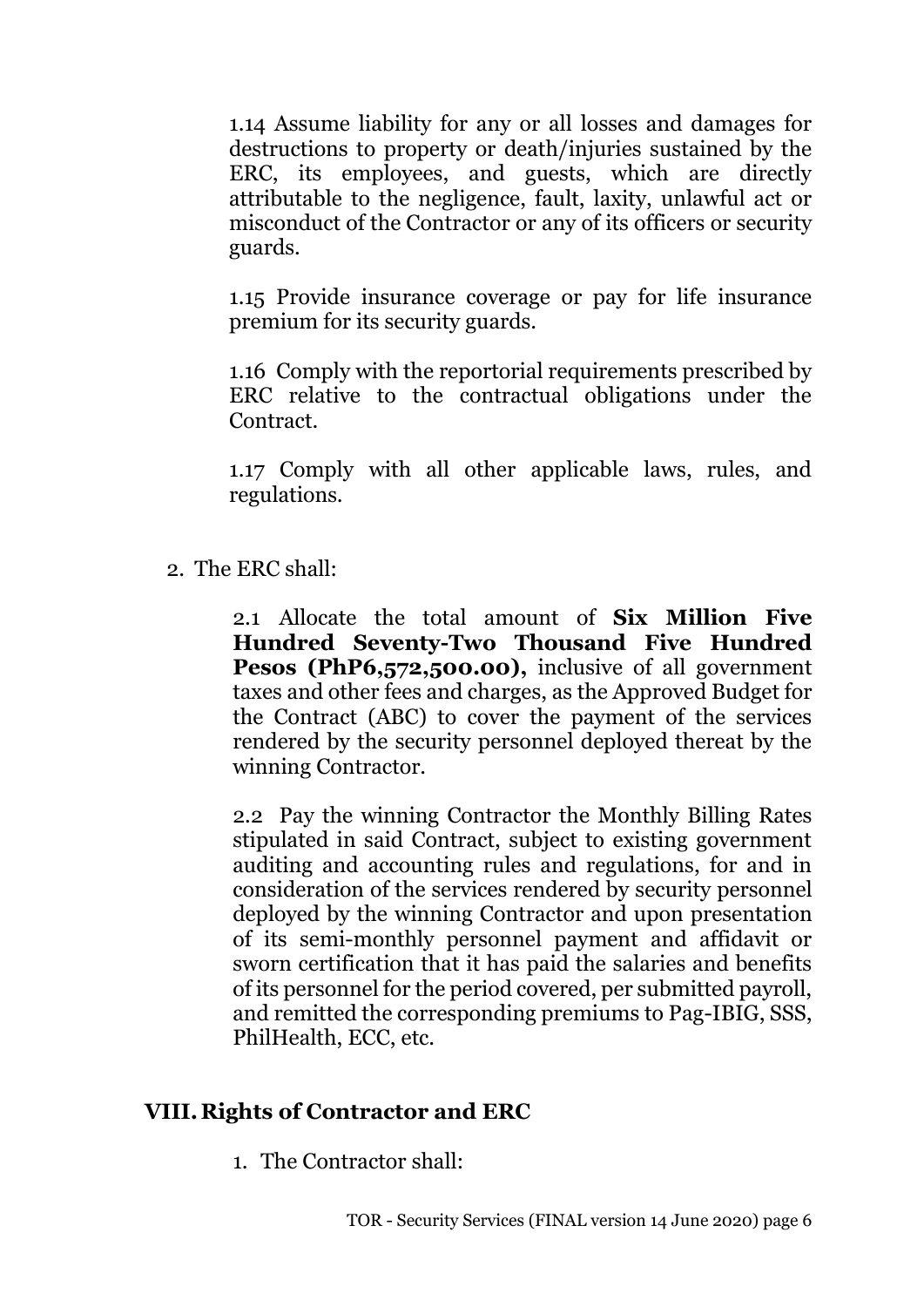- 1.1 Collect lawful charges for the services rendered, upon submission of reportorial requirements and compliance with the terms of the contract.
- 1.2 Confer or meet with the authorized representatives of ERC on issues and concerns pertaining to proper implementation of the Contract.
- 2. The ERC shall:
	- 2.1 Develop together with the Contractor a Security Plan.
	- 2.2 Require the Contractor to submit supporting documents as basis for payment of services rendered by its security guards.
	- 2.3 Terminate and/or cancel the Contract as may be provided for therein.
	- 2.4 Exercise functional and operational supervision over the security guards deployed under the Contract for its proper implementation.

### **IX. Qualifications of the Contractor**

The Contractor should have the necessary eligibility, experience and expertise in providing the security services, as provided in the Bid Documents.

### **X. Liquidated Damages**

a. Where the Contractor refuses or fails to satisfactorily complete the work within the specified contract time, plus any extension time duly granted, and is thereby in default under the contract, the Contractor shall pay ERC for